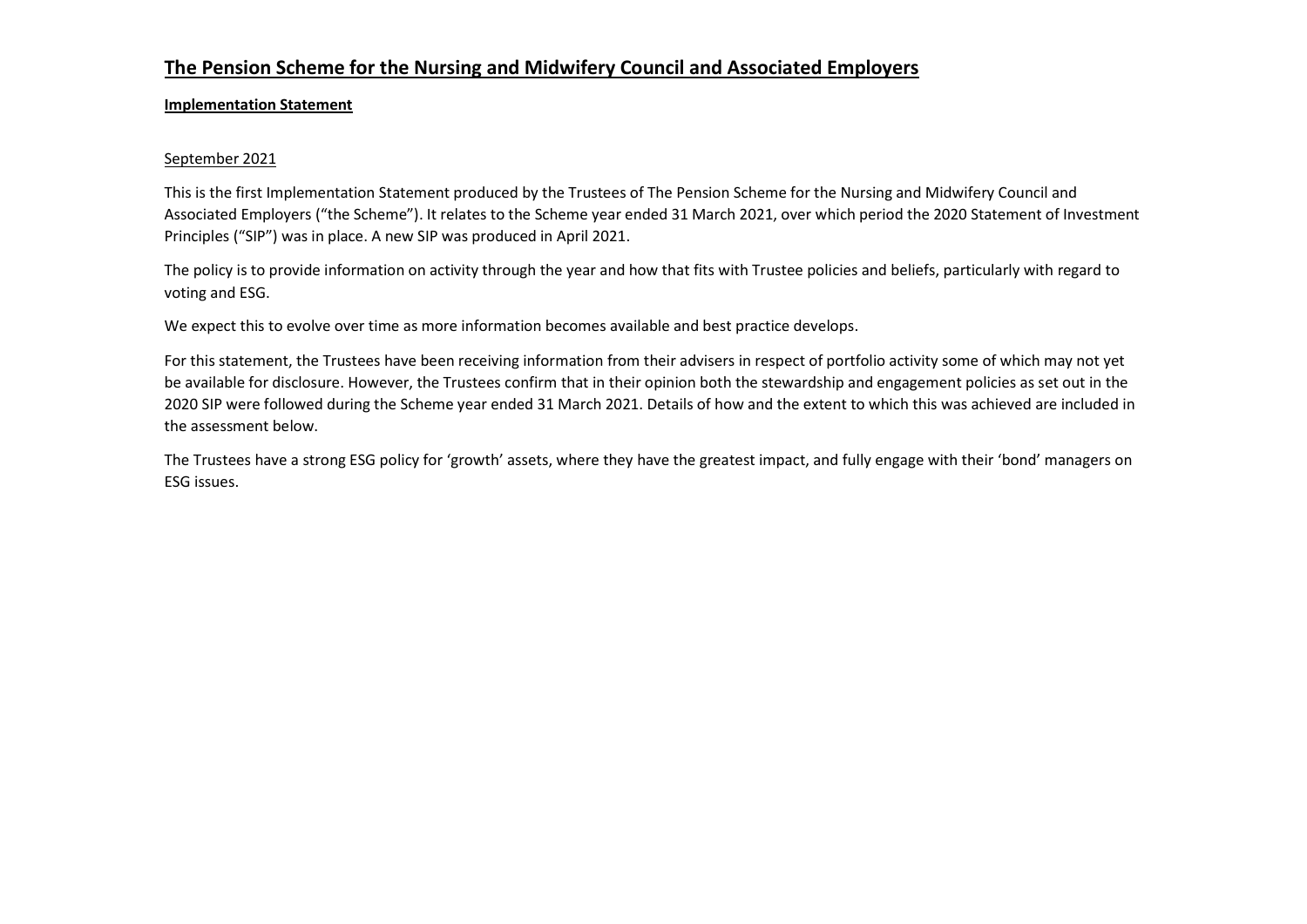#### Implementation Statement

### Statement of Investment Principles

| <b>Policy</b>               | <b>Review</b>                                              | <b>Actions</b> |
|-----------------------------|------------------------------------------------------------|----------------|
| SIP reviewed on significant | Slightly amendment in 2020 to include additional detail on | N/A            |
| events and no less frequent | investment beliefs, ESG and Stewardship.                   |                |
| than triennially.           |                                                            |                |

#### Investment Strategy

| <b>Policy</b>               | <b>Review</b>                                                 | <b>Actions</b>                               |
|-----------------------------|---------------------------------------------------------------|----------------------------------------------|
| Fixed asset split in place. | During the year the Trustees have gone through an actuarial   | A strategy review was completed during the   |
|                             | valuation resulting in a new valuation basis which will       | year and a derisking plan in line with the   |
|                             | prescribe a derisking plan as part of the best estimate asset | valuation agreed subsequently. A new SIP has |
|                             | return assumptions.                                           | been drafted to reflect this.                |

### ESG Policy

| <b>Policy</b>            | <b>Review</b>                                                 | <b>Actions</b> |
|--------------------------|---------------------------------------------------------------|----------------|
| Policy reviewed at least | The Trustees have a strong ESG policy, which is reflected in  | N/A            |
| annually                 | the portfolio holdings. The Scheme's ESG policy was reviewed  |                |
|                          | as part of the strategy review. Some adjustments have been    |                |
|                          | made in the most recent SIP (after the reporting period).     |                |
|                          | These incorporate changes at the Sponsors level and are being |                |
|                          | incorporated into the portfolio currently.                    |                |
| Engagement with NMC and  | Discussion has been had with the Sponsors and they were       | None           |
| Department of Health and | content with the policy and beliefs added in the 2020 SIP.    |                |
| Social Care (Sponsors)   | They have also been consulted on the new 2021 SIP.            |                |
| Reporting on ESG         | The Trustees' advisers have included ESG manager reviews in   | N/A            |
| implementation and       | their quarterly reports.                                      |                |
| developments             | All managers provide some level of information in their       |                |
|                          | regular reporting.                                            |                |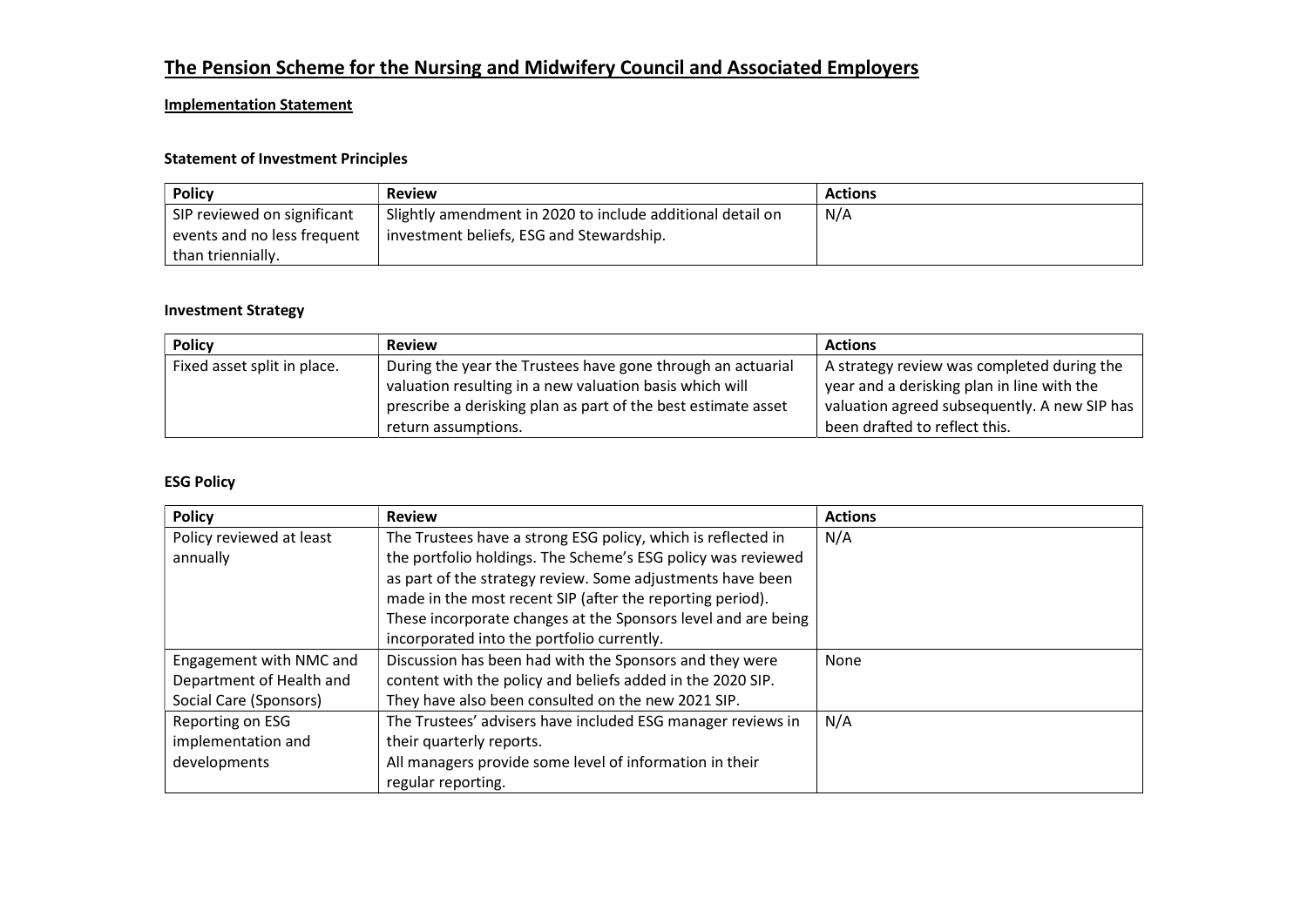Implementation Statement

#### Engagement with Fund Managers

It should be noted that all investments are via pooled funds and the Investment Consultant supplies ESG information in quarterly reports (This was carried out during the Scheme year from March 2020 and the Trustees reviewed those reports. Accordingly, the policy was followed). No new fund searches were undertaken at a portfolio level but any new mandate will consider ESG as part of the process.

| <b>Policy</b>              | <b>Review</b>                                                                                                                 | <b>Actions</b>                                                                          |
|----------------------------|-------------------------------------------------------------------------------------------------------------------------------|-----------------------------------------------------------------------------------------|
| Managers are appointed for | Managers are reviewed quarterly by the investment adviser                                                                     | N/A                                                                                     |
| the long term              | and by the Trustees, with regular manager presentations                                                                       |                                                                                         |
|                            | given at Trustee meetings.                                                                                                    |                                                                                         |
|                            | During the audit period, no new managers were added or<br>removed.                                                            |                                                                                         |
| Annual review of ESG and   | All fund managers in the portfolio have been asked to respond                                                                 | Many managers are still considering how best                                            |
| climate change             | on the impact of a 2 degree rise in global temperatures on                                                                    | to show the impact of climate change on                                                 |
|                            | their portfolio and their integration of ESG into their                                                                       | portfolios at a granular level. Further work                                            |
|                            | investment processes. Whilst all managers responded, not all<br>were able to give a full response on the impact of a 2 degree | will be done on this and reported back.                                                 |
|                            | temperature rise, given the complex nature of this question.                                                                  | Within broader ESG, continued work on                                                   |
|                            |                                                                                                                               | integration and consultant ratings will be                                              |
|                            | All of the Scheme's managers consider ESG factors in the<br>investment process, albeit with different approaches.             | undertaken.                                                                             |
|                            | Furthermore, many managers are looking to add to, or                                                                          | The Trustees will continue to consider                                                  |
|                            | strengthen, existing ESG policies as appropriate                                                                              | whether Muzinich is an appropriate holding<br>in the portfolio from an ESG perspective. |
|                            | Examples of the policies of some of the managers are detailed                                                                 |                                                                                         |
|                            | below.                                                                                                                        |                                                                                         |
|                            |                                                                                                                               |                                                                                         |
|                            |                                                                                                                               |                                                                                         |
|                            |                                                                                                                               |                                                                                         |
|                            |                                                                                                                               |                                                                                         |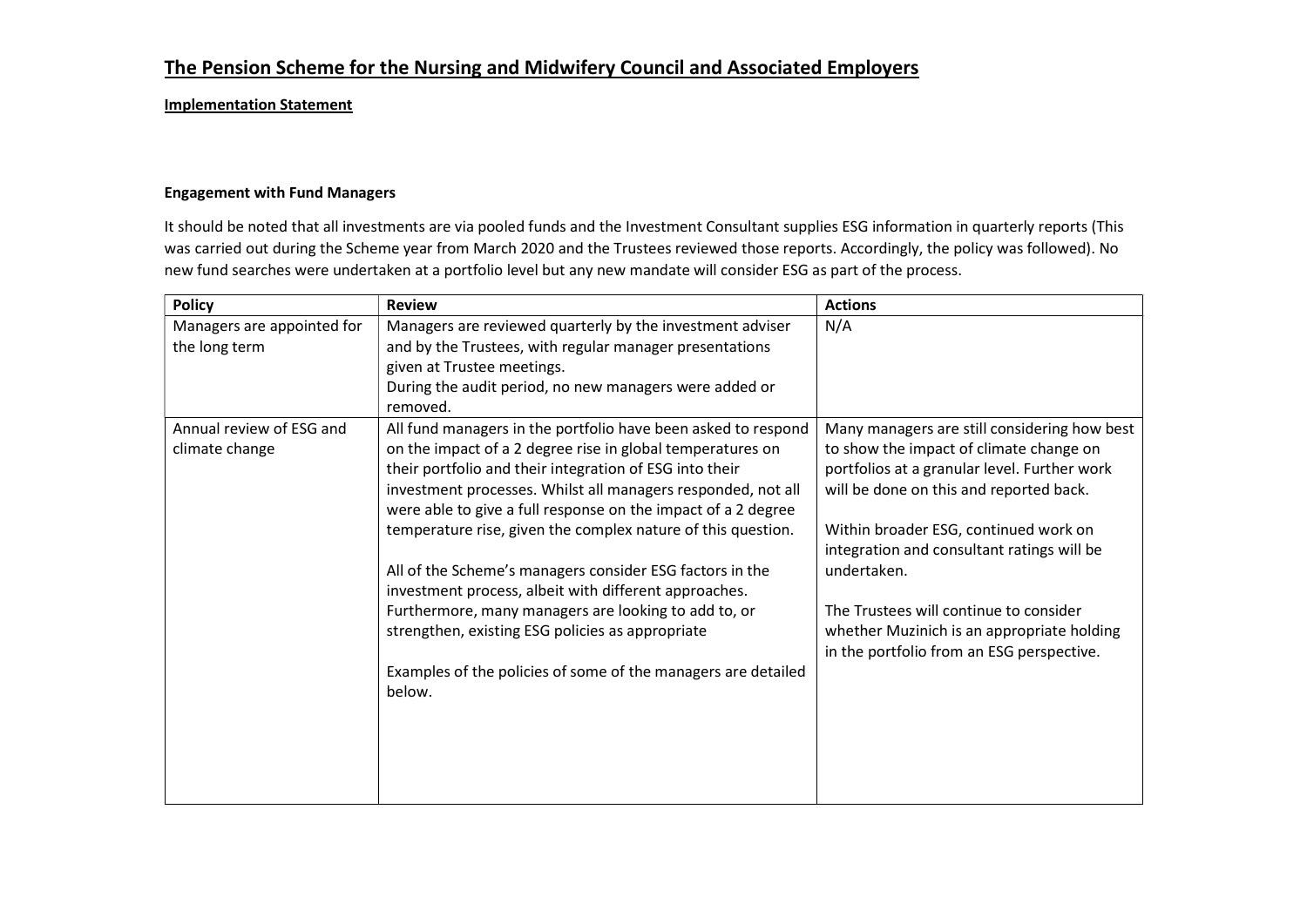| LDI                                                                                                                                                                                                                                                                                                                                                                                                                                                                                                                                                                                                                                                                                                                                                            |  |
|----------------------------------------------------------------------------------------------------------------------------------------------------------------------------------------------------------------------------------------------------------------------------------------------------------------------------------------------------------------------------------------------------------------------------------------------------------------------------------------------------------------------------------------------------------------------------------------------------------------------------------------------------------------------------------------------------------------------------------------------------------------|--|
| <b>BMO</b><br>The LDI provider, BMO, gave a thorough response on ESG.<br>ESG is considered in all of their vehicles. In relation to the LDI<br>funds, BMO monitor counterparties on ESG "as a relevant risk<br>factor" and "engage with their counterparty banks on an<br>ongoing basis on ESG specific topics".                                                                                                                                                                                                                                                                                                                                                                                                                                               |  |
| Insight Corporate Bond Fund<br>Insight's philosophy and approach towards responsible<br>investment places an emphasis on the integration of<br>responsible investment and stewardship principles within<br>investment decision-making. Insight integrate ESG factors into<br>the research process and believe engaging with stakeholders<br>is essential to effectively manage portfolio risk, believing<br>business who continuously develop their ESG and stewardship<br>approach will deliver better risk-adjusted returns in the long<br>term. Insight gives each bond issuer ESG scores to help them<br>monitor ESG risk across the portfolio. Insight has linked<br>research analysts' annual performance appraisal with their<br>analysis of ESG risks. |  |
| Growth                                                                                                                                                                                                                                                                                                                                                                                                                                                                                                                                                                                                                                                                                                                                                         |  |
| Amundi Ethical Equities<br>The Amundi Ethical fund, is a segregated mandate run<br>specifically for the Scheme, incorporating specific ESG<br>requirements set out in the Scheme's ethical policy. This<br>mixes a combination of exclusions of certain companies, as                                                                                                                                                                                                                                                                                                                                                                                                                                                                                          |  |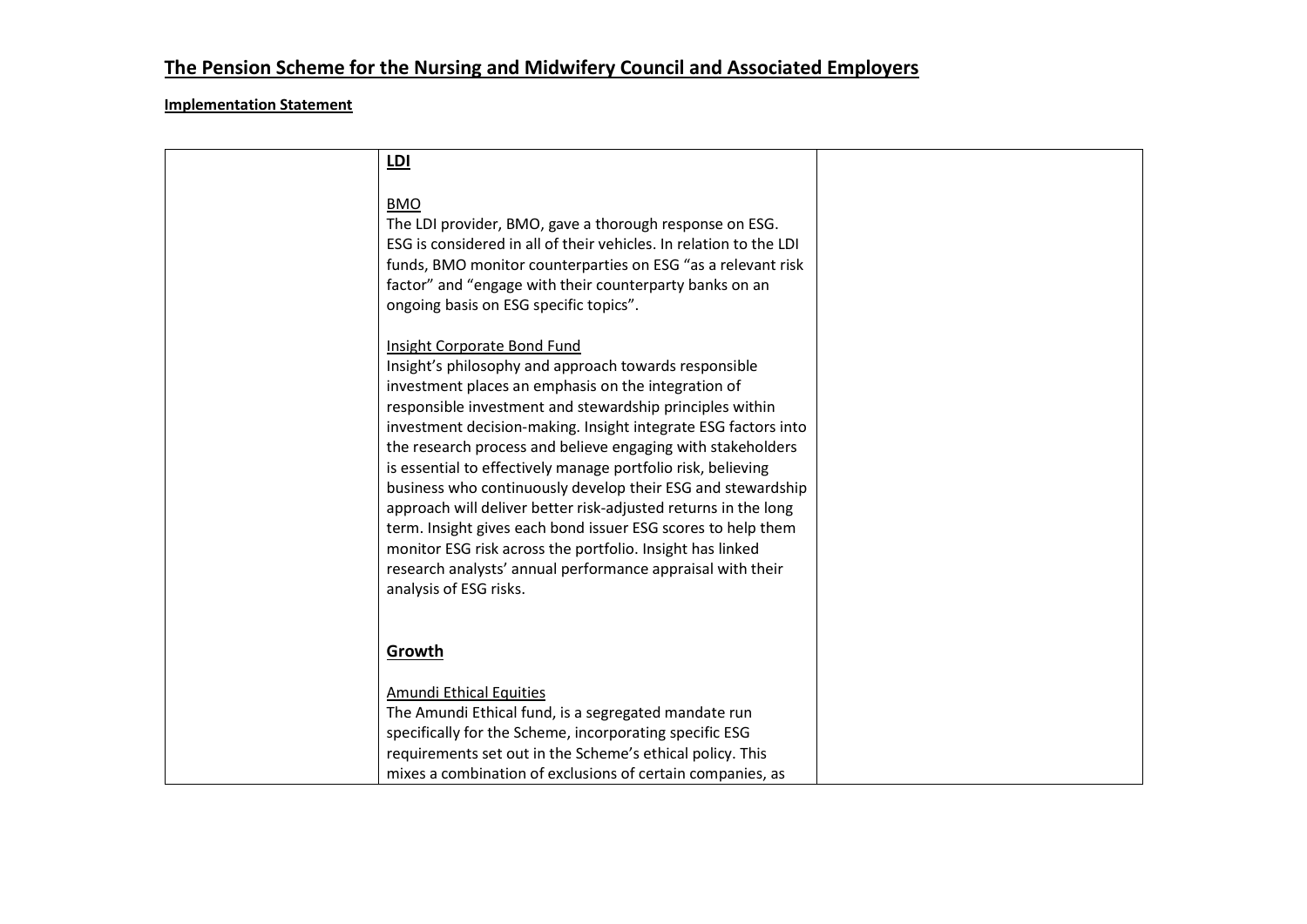| well as an ESG overlay whereby companies that score poorly<br>in Amundi's ESG framework are excluded.                                                                                                                                                                      |  |
|----------------------------------------------------------------------------------------------------------------------------------------------------------------------------------------------------------------------------------------------------------------------------|--|
| This manager has consistently implemented this ESG mandate<br>for these assets, whilst broadly meeting its return objectives.                                                                                                                                              |  |
| Whilst Amundi do not yet assess the impact of climate change<br>on this portfolio, they are now working with a number of<br>providers (Trucost and Iceberg Data Lab) to start assessing                                                                                    |  |
| this on certain other portfolios.                                                                                                                                                                                                                                          |  |
| <b>Hermes Impact Equity Fund</b><br>The Hermes Impact Equity Fund invests across UN Sustainable<br>Development Goals to create positive impact and positive<br>return for investors. The fund has impact themes such as                                                    |  |
| health and wellbeing, energy transition, circular economy and<br>water and food security. The portfolio has been invested in<br>line with the Scheme's ESG policy.                                                                                                         |  |
| Bridges Sustainable Growth Fund IV<br>This is a private equity holding investing across impact<br>themes. The Fund has investments across green energy,<br>children's nutrition and social housing maintenance. This<br>again meets the Scheme's ESG requirements for ESG. |  |
| Other<br>Muzinich Enhancedyield                                                                                                                                                                                                                                            |  |
| This fund does implement ESG in its process, albeit in a<br>limited way. The Trustees are considering other funds that<br>might improve this holding from an ESG perspective.                                                                                              |  |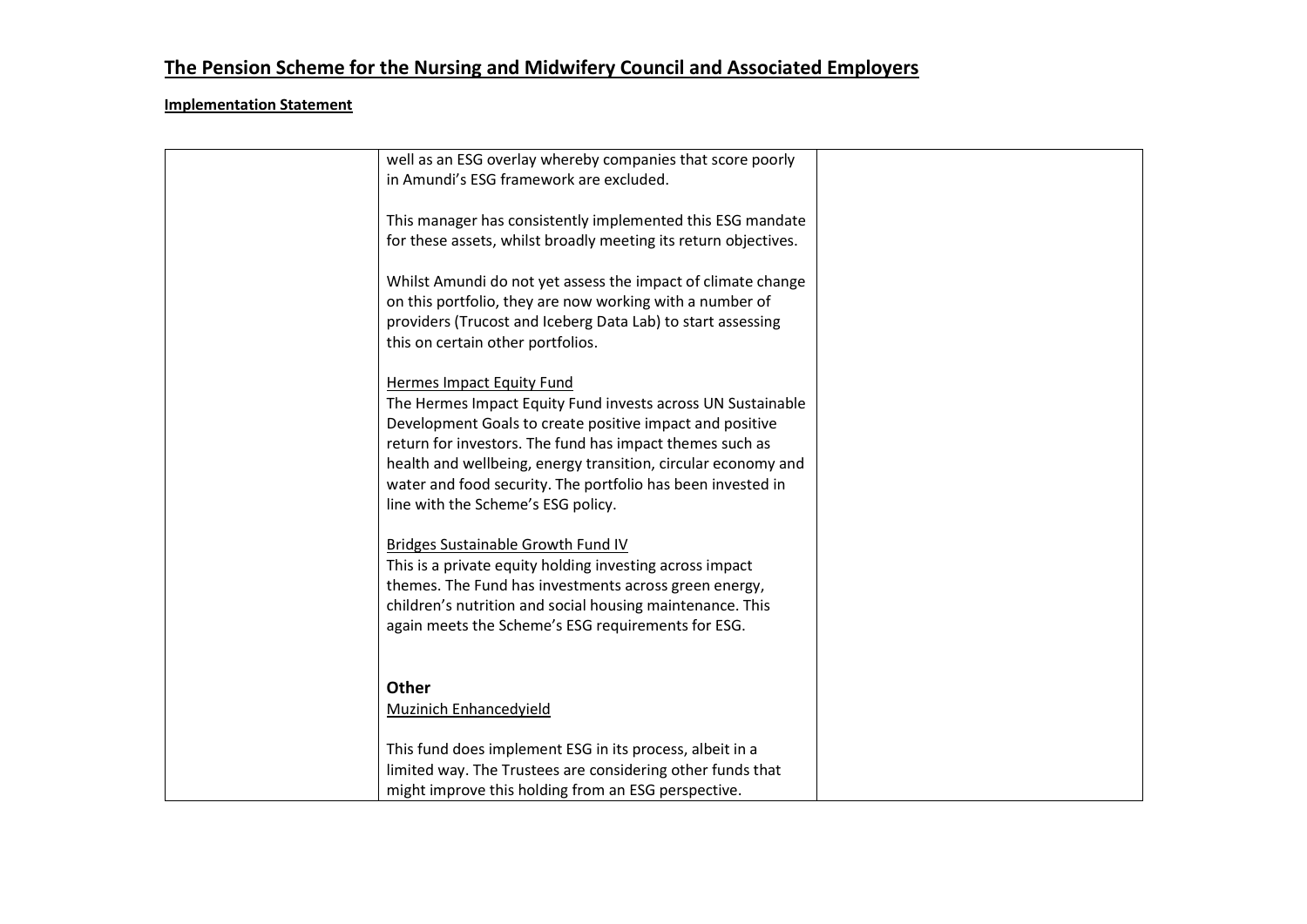| Incentivisation of managers | The investment in pooled funds is restricting this but the        | Continue to monitor                         |
|-----------------------------|-------------------------------------------------------------------|---------------------------------------------|
| with respect to ESG         | Trustees' advisers are looking at this as part of the industry    |                                             |
|                             | wide work being done, which is moving to more sustainable         |                                             |
|                             | investing. Given the Trustees are invested predominantly in       |                                             |
|                             | specific ESG mandates, there is implicit incentivisation of their |                                             |
|                             | investment managers who must invest in line with policy.          |                                             |
| Fund costs to be reviewed   | All fund managers have been asked to report on fund costs         | Continue to push managers on fund costs and |
|                             | and the investment adviser is collating the information, which    | transparency                                |
|                             | is provided to the Trustees. However, given some exposure to      |                                             |
|                             | partnership structures the running costs are difficult to assess. |                                             |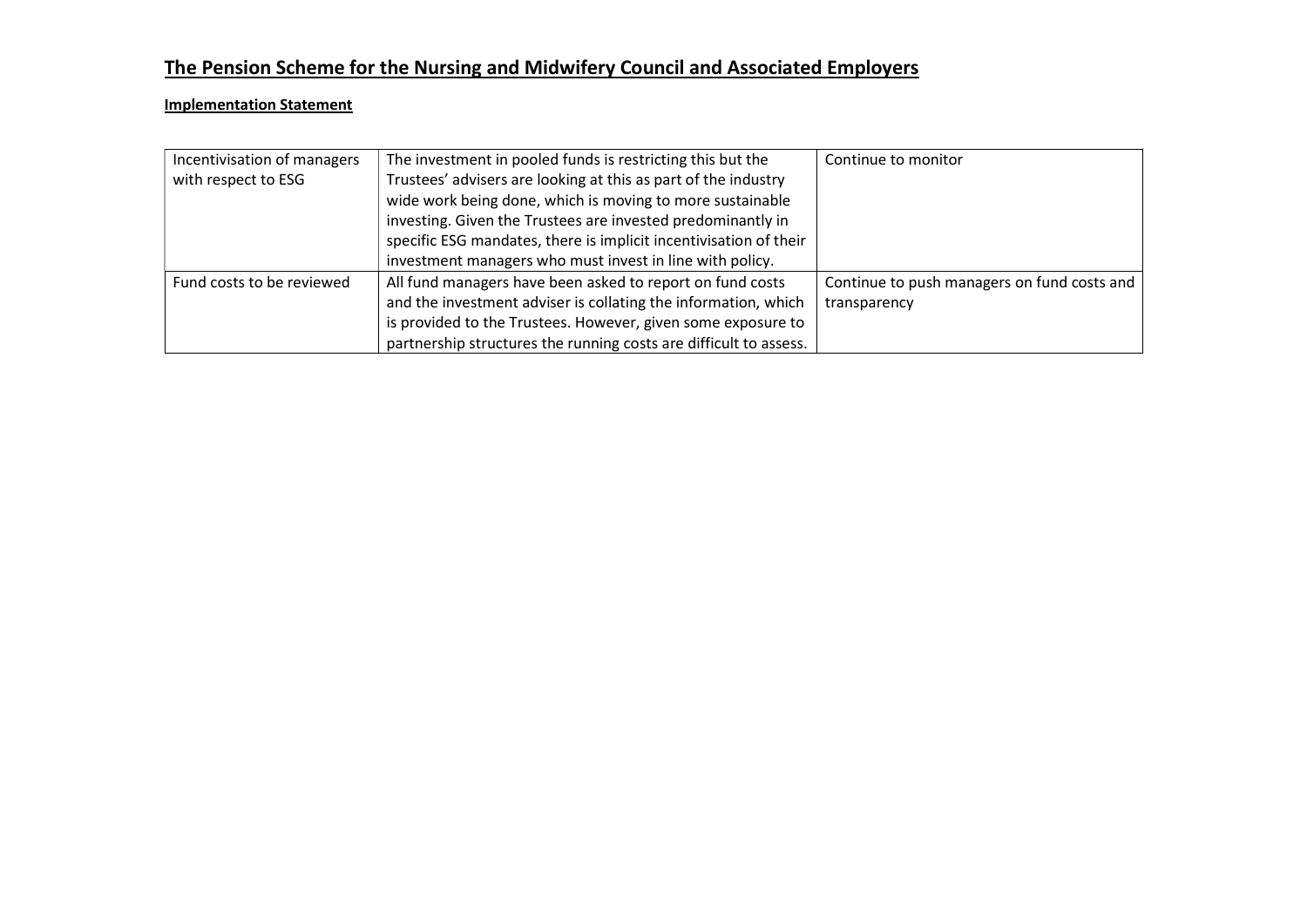#### Implementation Statement

#### Stewardship Policy: Voting and Engagement

All investments are made using pooled funds with equities being held in these vehicles. The Trustees therefore do no vote or engage directly with underlying investments nor do they use voting proxy services but they do engage with their managers via their advisers on these subjects. There was no opportunity for the Trustee to engage in direct voting during the period.

| <b>Policy</b>            | <b>Review</b>                                                    | <b>Actions</b>                            |
|--------------------------|------------------------------------------------------------------|-------------------------------------------|
| Managers are expected to | The Trustees recognise that fund manager engagement with         | Continue to monitor and assess the voting |
| engage and influence the | their investee companies is critical and voting against a policy | and engagement activities.                |
| companies in which they  | is a last resort. Therefore, engagement is monitored above       |                                           |
| invest.                  | voting however, all managers have been asked to report on        |                                           |
|                          | their stewardship and voting activity. Many of the funds have    |                                           |
|                          | been able to produce information on this which we have           |                                           |
|                          | summarised below.                                                |                                           |
|                          |                                                                  |                                           |
|                          | <u>LDI</u>                                                       |                                           |
|                          |                                                                  |                                           |
|                          | <b>BMO</b>                                                       |                                           |
|                          | Whilst the Scheme's holding with BMO does not include            |                                           |
|                          | equities and therefore typical voting and engagement is less     |                                           |
|                          | relevant, BMO do engage with the counterparties used in          |                                           |
|                          | their LDI funds.                                                 |                                           |
|                          |                                                                  |                                           |
|                          | Insight                                                          |                                           |
|                          | Insight has an extensive engagement programme with               |                                           |
|                          | portfolio companies to frequently raise ESG issues and           |                                           |
|                          | encourage them to improve their practices.                       |                                           |
|                          | In the twelve months to 31 March 2021 Insight engaged with       |                                           |
|                          | 97 entities equating to 55.8% of the portfolio's positions.      |                                           |
|                          | Insight have provided good transparency on their engagement      |                                           |
|                          | activity. For example engaging with a particular energy          |                                           |
|                          | company on their emissions reduction plans. Insight sent a       |                                           |
|                          |                                                                  |                                           |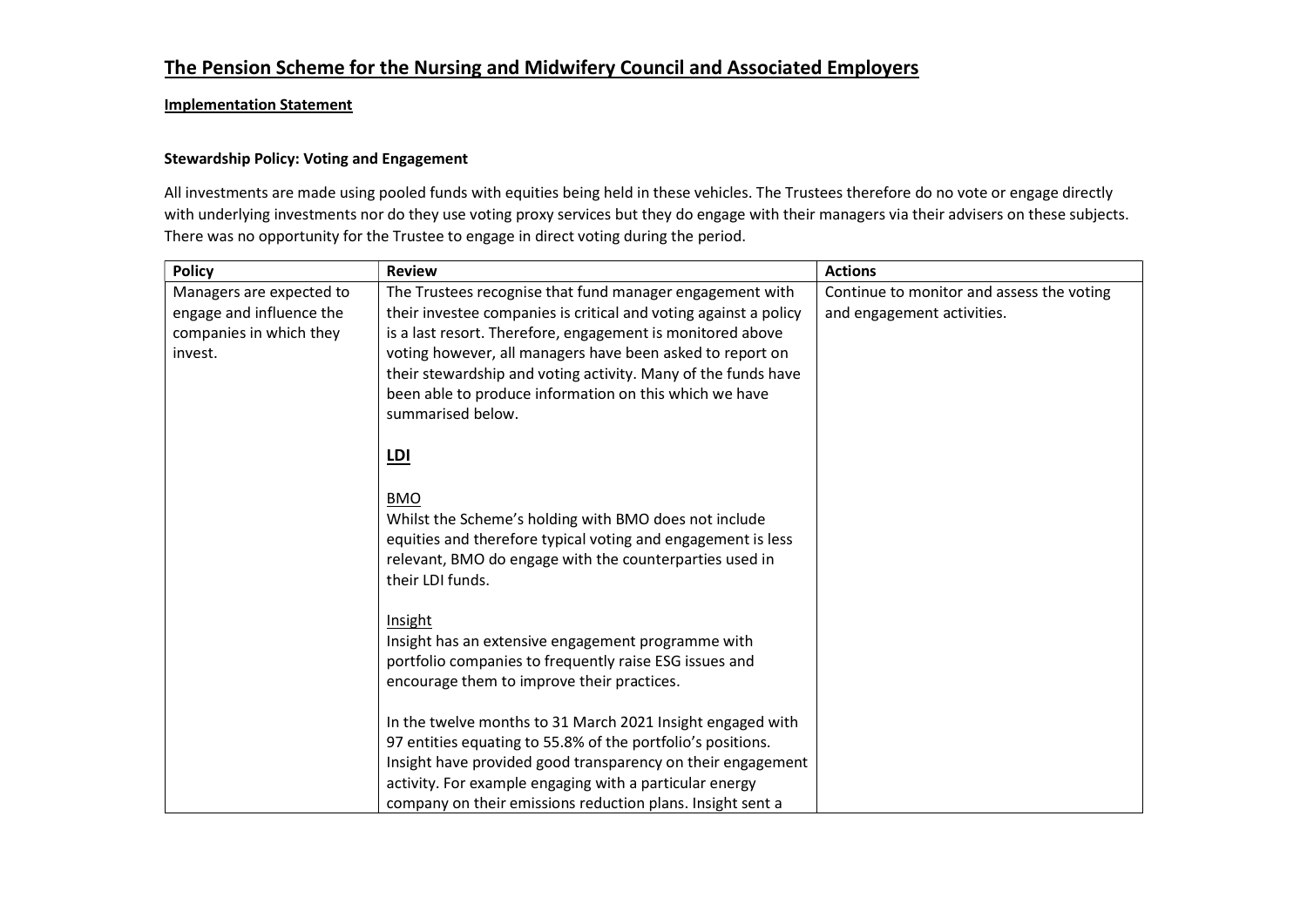| letter to the Chair on a number of climate issues and the       |  |
|-----------------------------------------------------------------|--|
| energy company has started to respond to their proposals,       |  |
| with Insight and other investors meeting the Chair this year to |  |
| discuss further.                                                |  |
|                                                                 |  |
|                                                                 |  |
| Growth                                                          |  |
|                                                                 |  |
| <b>Amundi Ethical Equities</b>                                  |  |
|                                                                 |  |
| Amundi look to engage with their portfolio companies,           |  |
|                                                                 |  |
| leveraging their scale as a large asset manager.                |  |
|                                                                 |  |
| Amundi voted 4130 times during the 12 months to 31/3/21.        |  |
| On 641 occasions they voted against management. The             |  |
| majority of votes against management were to do with the        |  |
|                                                                 |  |
| composition of the board of directors, or around                |  |
| remuneration, including gender pay gap issues.                  |  |
|                                                                 |  |
|                                                                 |  |
| <b>Hermes</b>                                                   |  |
|                                                                 |  |
|                                                                 |  |
| Given Hermes run a concentrated portfolio, they use             |  |
| engagement as a means to drive value in their portfolio         |  |
| companies. Hermes aim to vote on all resolutions, wherever      |  |
| possible. Hermes's engagement with businesses also looks to     |  |
|                                                                 |  |
| assess the impact of their investment portfolio and how that    |  |
| aligns with the UN sustainability goals.                        |  |
|                                                                 |  |
| Hermes voted at 33 meetings, on 438 resolutions. Hermes         |  |
| voted against management on 78 occasions. The majority of       |  |
| these votes were against remuneration, but also included        |  |
|                                                                 |  |
| board structure and dividend payments amongst others.           |  |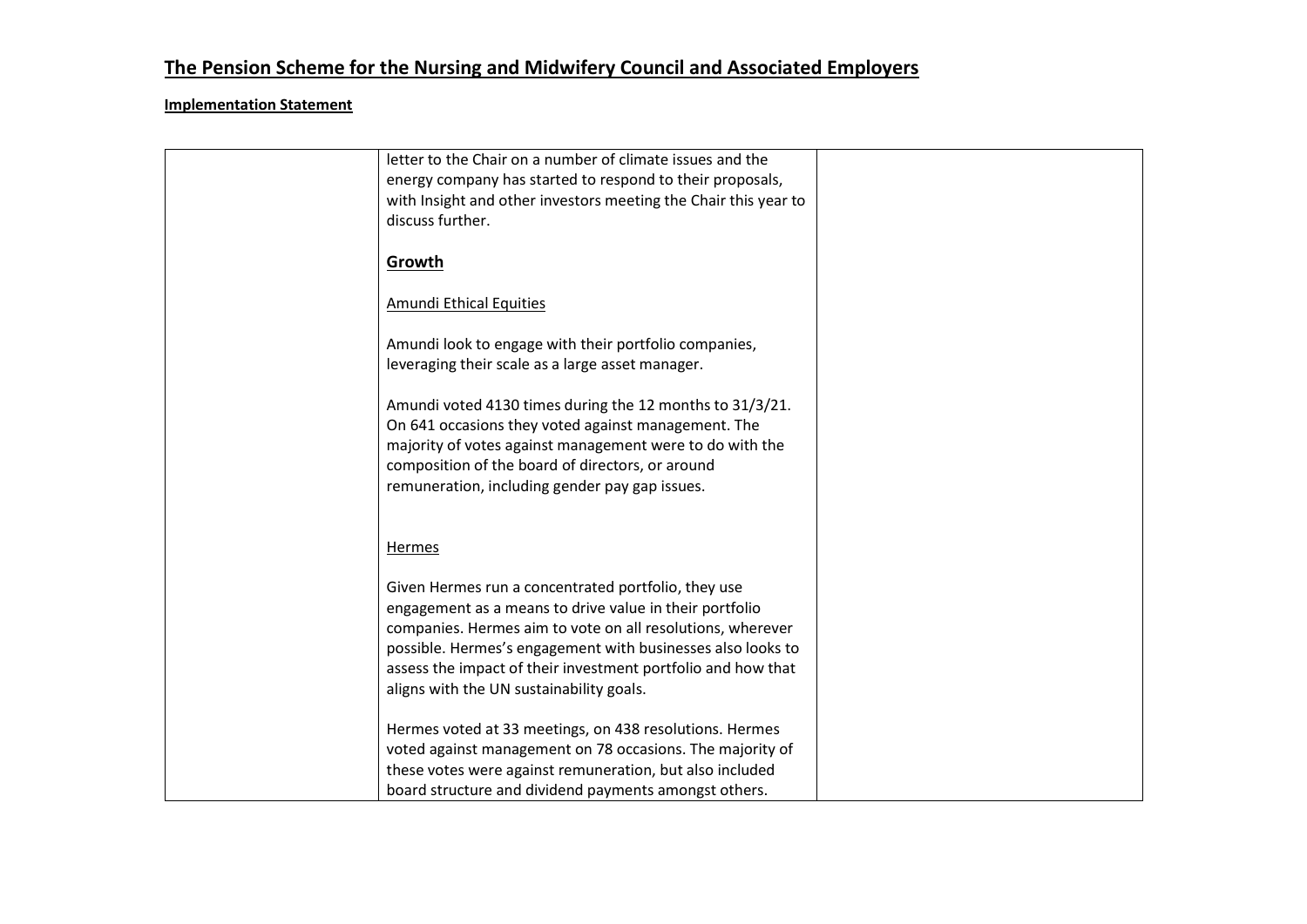|--|